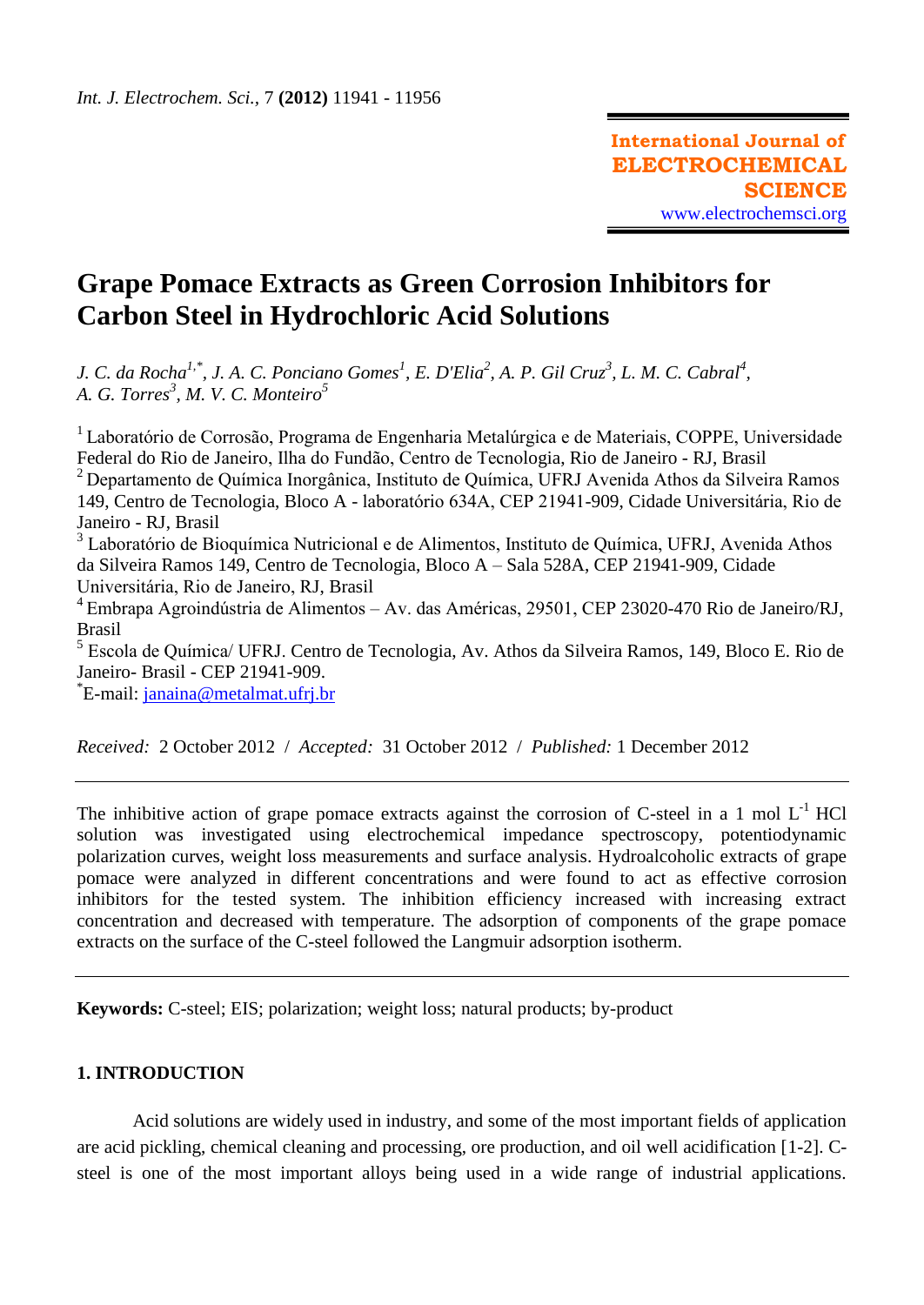Corrosion problems arise as a result of the interaction between the aqueous solutions and C-steel, especially during the pickling process in which the alloy is brought in contact with highly concentrated acids. This process can lead to economic losses due to the corrosion of the alloy [3].

The use of inhibitors is one of the most practical methods for protecting against corrosion, especially in acid descaling bathes, to prevent not only metal dissolution but also acid consumption [4]. Inhibitors protect the metals by effectively adsorbing on its surface and blocking the active sites for metal dissolution and/or hydrogen evolution, thereby hindering overall metal corrosion in aggressive environments [5]. Recently, many research studies have been focused on natural extracts that can replace synthetic compounds [6-12]. However, there are few studies focusing on the use of byproducts as green corrosion inhibitors. Studies have been conducted on using the following by-product extracts as corrosion inhibitors for C-steel in acidic media: banana peel [13], fruit peel (orange, mango, passion fruit and cashew) [14], coffee grounds [15], mango and orange peel [16], papaya seed [17], peel and seeds from papaya [18] and garlic peel [19]. The use of industrial wastes as corrosion inhibitors, such as peels and seeds is, indeed, very appealing.

Grape pomace is an industrial waste from wine and juice processing, and it primarily consists of grape seeds, skin and stems (~18–20 kg/100 kg of grapes) [20-22]. Flavonoids- anthocyanidins, flavonol, flavanol and tannins – and non-flavonoids, such as phenolic acids derived from cinnamic and benzoic acids and stilbenes are the major phenolic constituents of grape pomace [23-24]. Most part of the 59.4 million kg of grape pomace formed by Brazilian wineries is treated as a low added-value residue, and is used as animal feed and manure. Over the past few years, by-products of wine and grape juice processing have attracted considerable attention as a potential cheap source of bioactive phenolic compounds, which have antioxidant properties and could be used in the pharmaceutical, cosmetic and food industries [25-26]. Therefore, the use of this residue as a valuable winery byproduct might promote significant economic gains and prevent or decrease environmental problems caused by grape pomace accumulation [25].

This paper reports the effect of grape pomace extracts as corrosion inhibitors for C-steel in 1 mol  $L^{-1}$  hydrochloric acid, using anodic and cathodic polarization curves, electrochemical impedance measurements and weight loss measurements. The test coupon surfaces were analyzed using scanning electronic microscopy (SEM). The effect of temperature was also studied. The grape pomace hydroalcoholic extracts were characterized by Fourier transform infrared spectroscopy, total phenolic content and antioxidant activity.

# **2. EXPERIMENTAL**

## *2.1. Preparation and characterization of grape pomace extracts*

The grape pomace from white wine making kindly provided by Aurora Winery (Bento Goncalves / RS) was previously rehydrated in distilled water, in a solid: liquid ratio of 2:1, for one hour at 30 °C. Antioxidant compounds were extracted at a 1:9 ratio (w/v) with 30% (v/v) ethanol:water solution, acidified to pH 3.8 with citric acid, mechanically agitated at 48 rpm, and at 50 °C for 120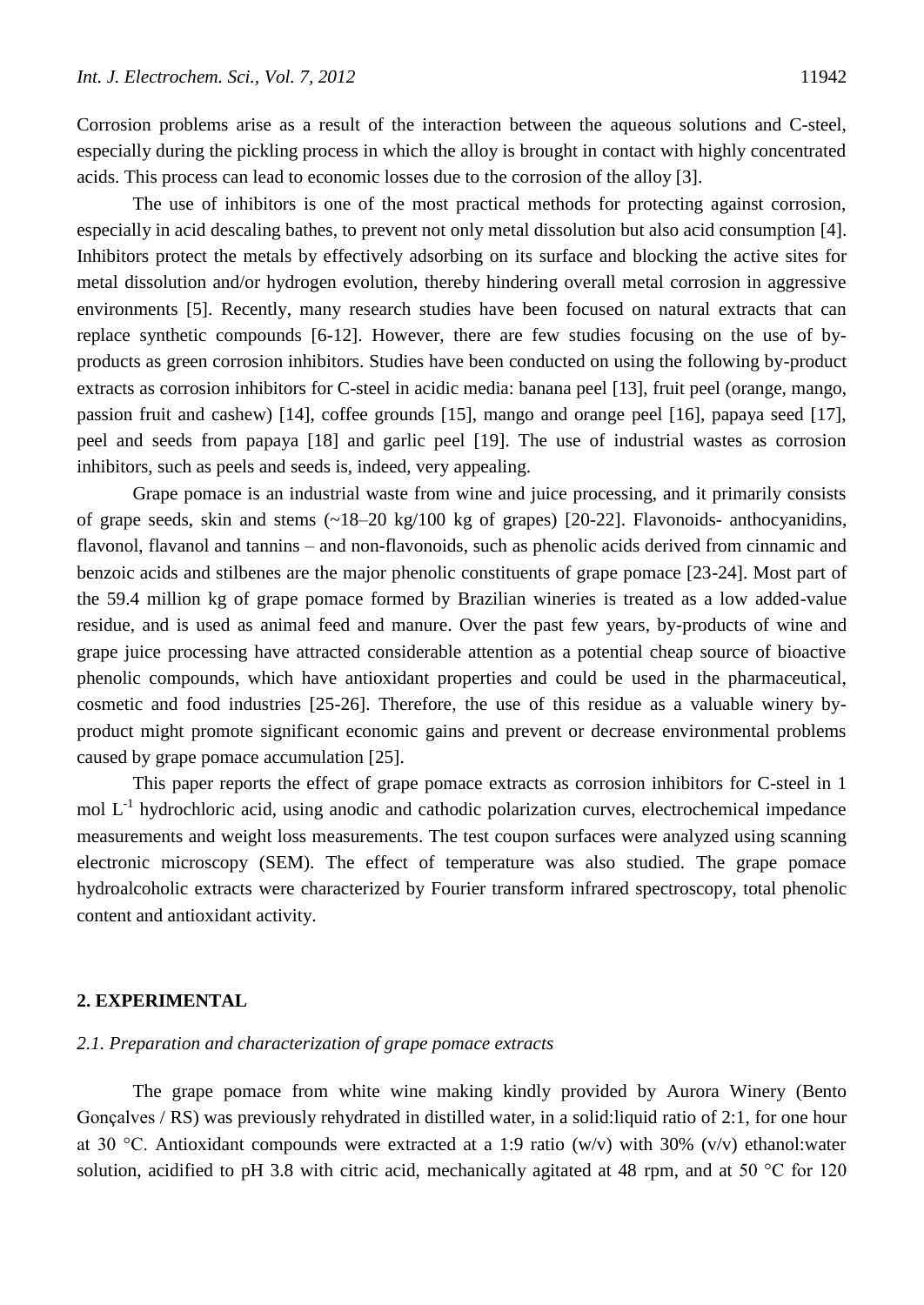minutes in a jacketed pan. The crude extract was separated in rotating centrifuge baskets, at  $37.5 \times g$ equiped with a nylon filter with average porosity of 150  $\mu$ m. This crude extract was concentrated in a nanofiltration pilot system to achieve a volumetric concentration factor of 8. Both the crude extract and the 8-fold concentrated extract from grape pomace were stored at 4 °C until analysis.

The extracts were analyzed for total phenolic content as proposed by Singleton and Rossi (1965) [27] and modified by George et al. (2005) [28], employing the Folin-Ciocalteau reagent and calibration curves of gallic acid. The results were expressed in mg of gallic acid equivalent (GAE) per 100 g of sample (mg GAE/100 g). Antioxidant activity of the extracts was assessed by the spectrophotometric method described by Re et al. (1999) [29], through reduction of the ABTS radical, and using Trolox® as standard. The results were expressed in µmol of Trolox equivalents (TE) per 1 g of sample. The reaction mechanism in this assay allows the assessment of the antioxidant activity through single electron transfer reactions.

The liquid extracts were characterized by Fourier transform infrared (FTIR) spectroscopy. FTIR spectra, which extended from 4000 to 400 cm<sup>-1</sup>, were recorded in a Nicolet Magna-IR 760 spectrophotometer using the KBr disk technique.

# *2.2. Specimen preparation*

Working electrodes were prepared from steel specimens with a composition (in wt %) of C: 0.095, P: 0.018, Mn: 0.48, S: 0.0073 and Fe: balance. Coupons cut with 4.0 cm x 2.0 cm x 0.15 cm dimensions were used for weight loss measurements, and specimens prepared by embedding steel rods in epoxy resin with 1 cm<sup>2</sup> of exposed surface area were used as working electrodes for polarization and EIS measurements. The exposed area was mechanically abraded with 400, 500 and 600 grade emery paper, washed with double distilled-water, degreased with acetone and finally dried before each experiment.

#### *2.3. Solution preparation*

The electrolyte was a 1 mol  $L^{-1}$  HCl solution prepared using double-distilled water. All chemicals were of analytical-grade. The experiments were carried out under non-stirred and naturally aerated conditions. The concentration range of crude and concentrated grape pomace extracts used varied from 0.5 to 3%  $(v/v)$  in the electrolyte solution.

#### *2.4. Electrochemical procedure*

Electrochemical measurements were carried out using a conventional three-electrode cylindrical glass cell at  $25 \pm 2$  °C. A saturated calomel electrode (SCE) and a large-area platinum wire were used as the reference and auxiliary electrodes, respectively.

Before each electrochemical measurement, the open-circuit potential (OCP) was recorded as a function of time for up to 30 min. After 30 min a steady-state OCP, corresponding to the  $E_{corr}$  of the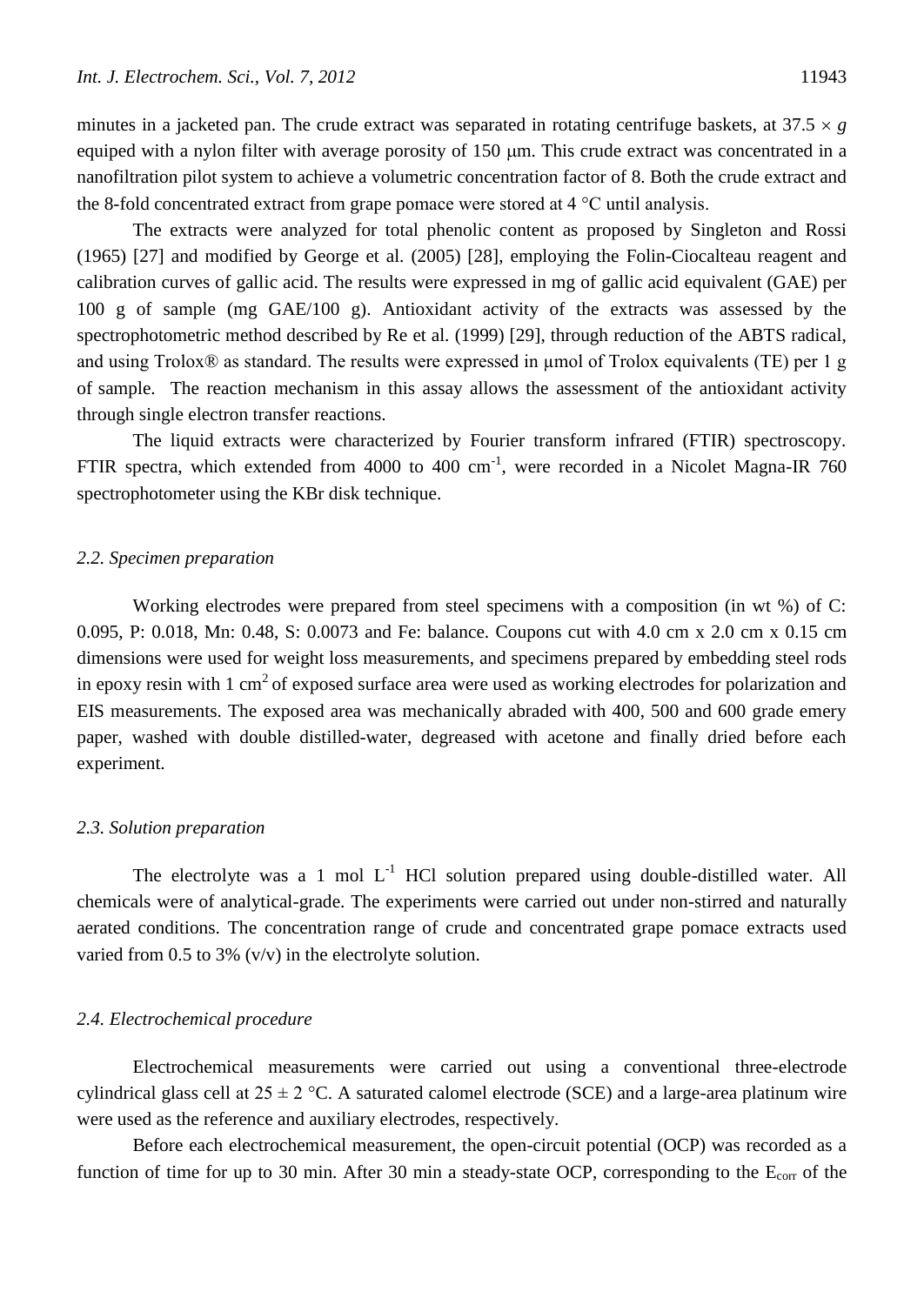The electrochemical experiments were performed using a computer-controlled instrument, Autolab Potentiostat/Galvanostat (PGSTAT30), with GPES and FRA software provided by Autolab used for polarization curves and impedance measurements, respectively.

The inhibition efficiency (IE%) was calculated as follows:  
\n
$$
I E ( \% ) = \frac{R_{ct} - R_{cto}}{R_{ct}} \times 100
$$
\n(1)

where  $R_{ct,o}$  and  $R_{ct}$  are the charge transfer resistances in the absence (blank) and presence of the inhibitor, respectively.

## *2.5. Weight loss measurements*

Duplicate specimens were immersed in the acid test solutions in the absence and presence of 2% extracts for 4 and 24 h at room temperature (25  $^{\circ}$ C). The specimens were then removed, rinsed with water and acetone, dried and finally stored in a desiccator. The weight loss was determined on an analytical balance with at the nearest 0.1 mg. The inhibition efficiency was obtained using the equation:

$$
W_{\text{corr}} \left( \frac{\%}{\%} \right) = \frac{W_o - W}{W_o} \times 100 \tag{2}
$$

where  $W_0$  and W are the weight losses in the absence (blank) and presence of the extract, respectively.

The effect of temperature on the corrosion rate of steel coupons in a 1 mol  $L^{-1}$  HCl solution at 40 and 60 °C was also studied with the same concentration of the extract for immersion periods of 4 h. The measurements of weight loss were obtained according to ASTM G31-72 [30].

## *2.6. Surface analysis*

The specimens used for the surface analysis examination were immersed in 1 mol  $L^{-1}$  HCl in the absence and presence of 2% extracts for 4 h at 25 °C. The morphology analysis was performed on a Leo 940A (ZEISS) scanning electronic microscope. The accelerating voltage was 20 kV.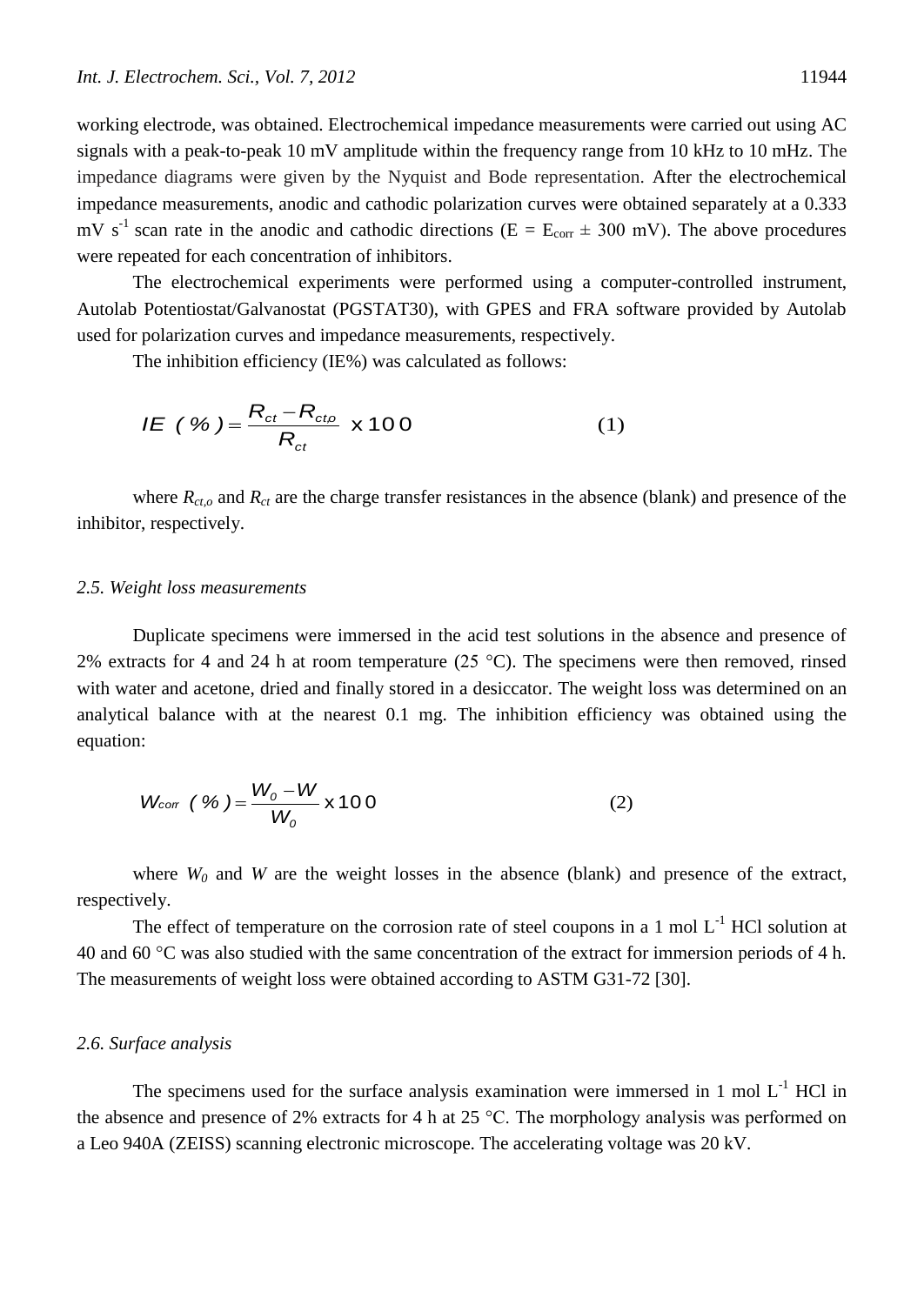# **3. RESULTS AND DISCUSSION**

# *3.1. Characterization of grape pomace extracts*

FT-IR has been used previously as an important source of information for evaluating the composition of wine [31-34]. Figure 1 shows the FT-IR spectra of crude (A) and concentrated (B) grape pomace extracts. The strong band at approximately  $3440 \text{ cm}^{-1}$  can be associated with O–H stretching of the phenolic group. The band at 2981  $cm^{-1}$  is related to C-H stretching vibration. The strong band at 1640 cm<sup>-1</sup> is assigned to conjugated C=O stretching vibration [35]. The band at 1452 cm<sup>-1</sup> can be attributed to C=C-C aromatic ring stretching [31, 35]. The bands between 1310 and 1390  $cm<sup>-1</sup>$  can be attributed to angular deformations of C-O-H in phenols. The band at approximately 1273  $cm^{-1}$  is attributed to C-O stretching from the pyran-derived ring structure present in the flavonoids [31-32]. The bands at 1045 and 1087 cm<sup>-1</sup> can be assigned to C-H deformations of the aromatic ring [31]. The grape pomace hydroalcoholic extract is a complex matrix that may also contain organic acids, sugars, nitrogenous compounds, water and ethanol, but this work focused on flavonoids in the analysis of FT-IR spectra. This result indicates that grape pomace extracts contain flavonoids in their composition, which can act as corrosion inhibitors. The FT-IR spectra for A and B are almost the same, so it can be concluded that the extracts have the same composition, and differ mainly on their concentration.



**Figure 1.** FT-IR spectra of crude (A) and concentrated (B) grape pomace extracts.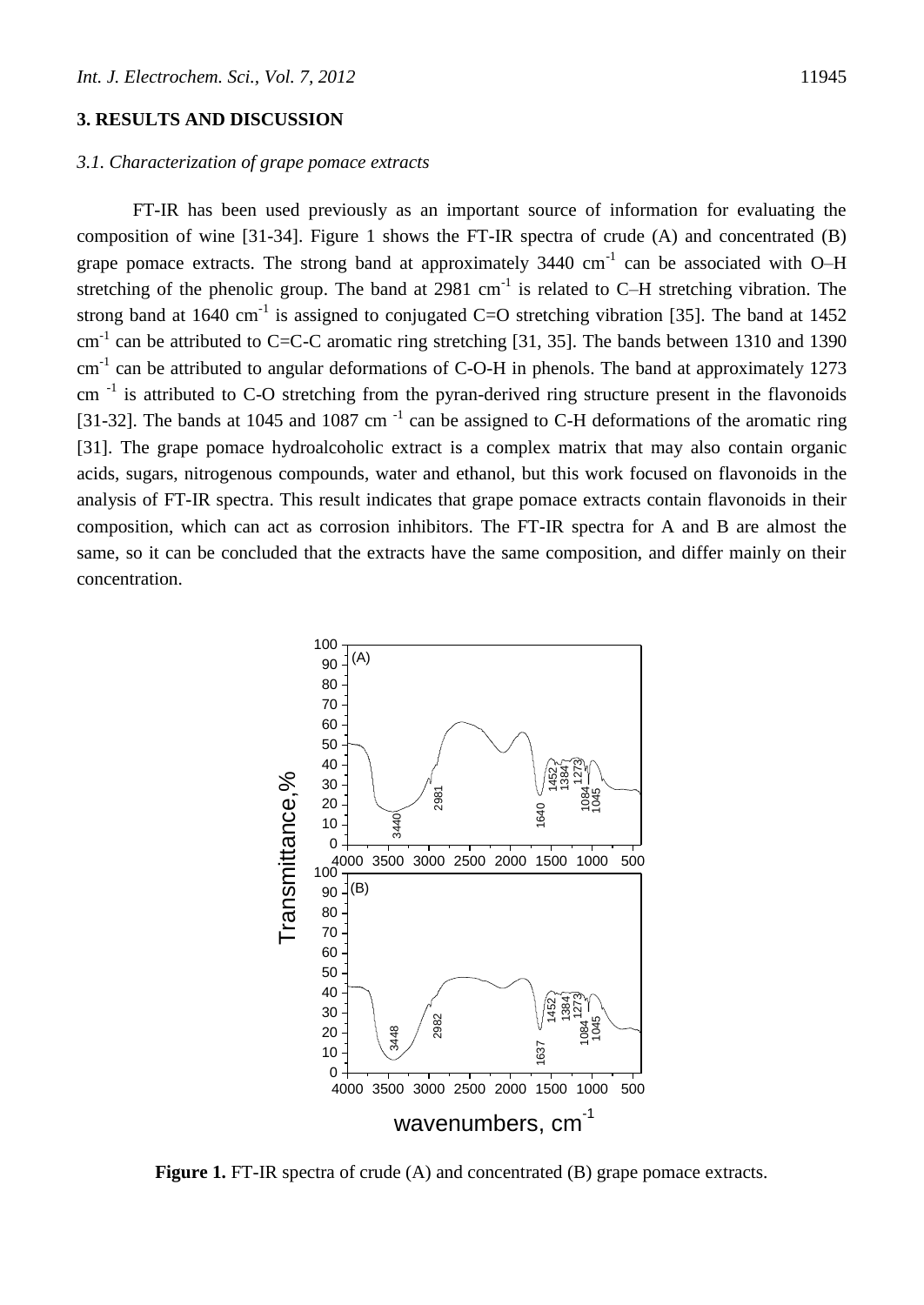Contents of total phenolics and antioxidant activity of crude and concentrated grape pomace extracts are presented in Table 1. The concentrated grape pomace extract presented levels of total phenolics and antioxidant activity 6 and 5-fold higher than the crude extract, respectively. This result confirms that the grape pomace extracts present phenolic compounds, and that the concentration process was effective for these grape compounds. For instance, flavonoids are phenolic compounds that act as powerful antioxidants and form chelates with metals [35].

**Table 1.** Content of total phenolics and antioxidant activity for crude and concentrated grape pomace extracts.

| Grape pomace extracts           | Total phenolic<br>$(mg \text{ GAE/g})$ | Antioxidant activity<br>$(\mu \text{mol TE/g})$ |
|---------------------------------|----------------------------------------|-------------------------------------------------|
| Crude                           | $110 \pm 14.6$                         | $9.14 \pm 1.12$                                 |
| Concentrated (8-fold by volume) | $656 \pm 63.1$                         | $49.6 \pm 3.55$                                 |

## *3.2. Potentiodynamic polarization curves*



**Figure 2.** Polarization curves of C-steel in 1 mol  $L^{-1}$  HCl in the absence ( $\blacksquare$ ) and presence of crude (A) and concentrated (B) grape pomace extracts:  $0.5\%$  ( $\circ$ ),  $1\%$  ( $\Box$ ),  $2\%$  ( $\blacktriangle$ ),  $3\%$  ( $\triangle$ ).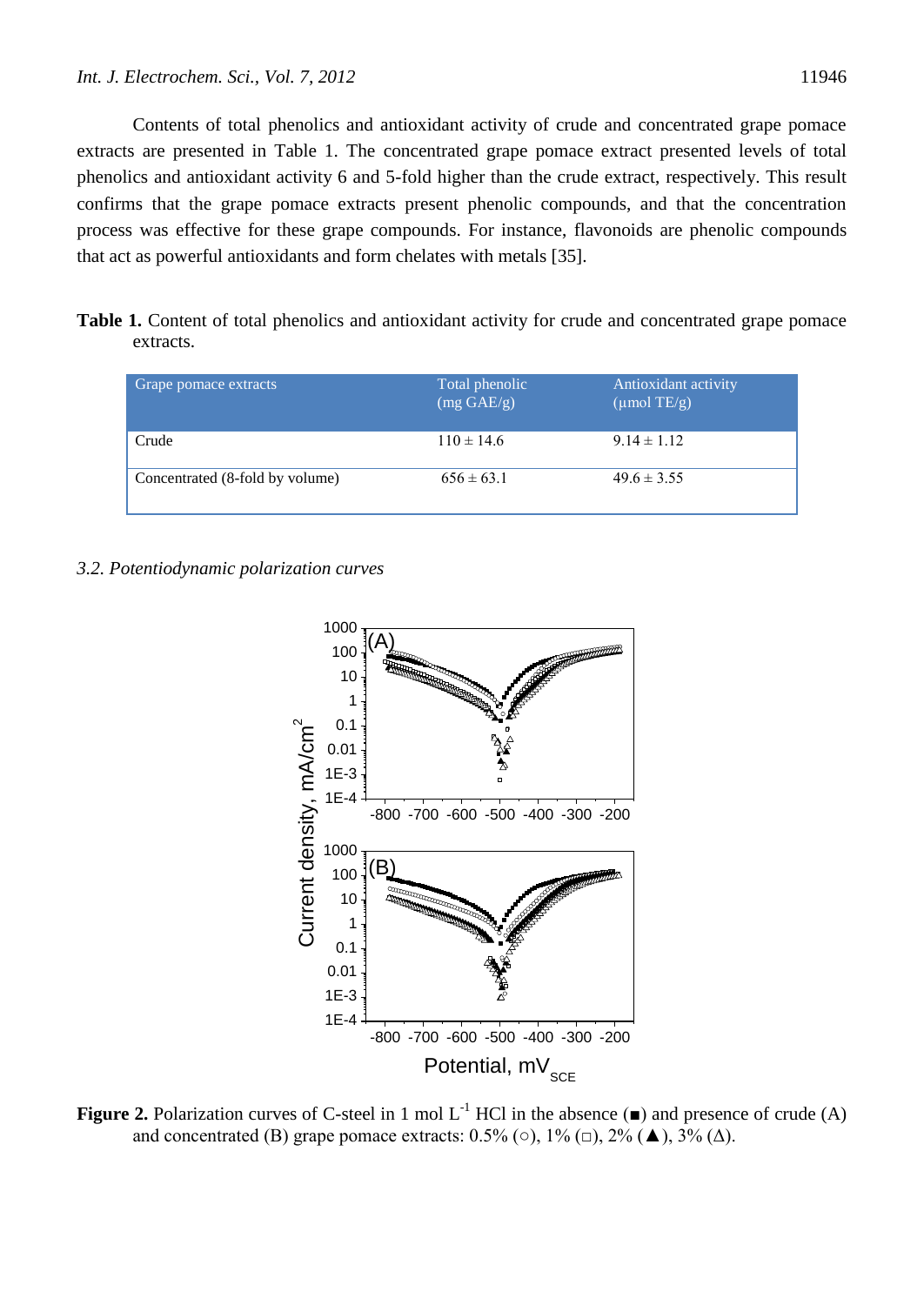Figures 2 (A-B) present the anodic and cathodic polarization curves of C-steel in 1 mol  $L^{-1}$  HCl solution in the absence and presence of crude and concentrated grape pomace extracts, respectively. From the potentiodynamic polarization curves, it can be seen that the corrosion potential remains almost constant in the presence of the extracts (data shown in Table 2). An inhibitor can be classified as cathodic or anodic if the difference in corrosion potential is more than 85 mV with respect to the corrosion potential of the blank [15]. Such results will indicate that the grape pomace extracts act as a mixed-type inhibitor. These results show that the grape pomace extracts can retard both anodic and cathodic reactions under open-circuit and polarised conditions.

The added extracts promoted a clear decrease in both anodic and cathodic current densities, probably due to adsorption of organic compounds from the extracts at the active sites of the electrode surface. This action might have hindered both metallic dissolution and hydrogen evolution reactions, and consequently slowing the corrosion process [14,15,19]. The decreased current densities were more pronounced with increases in inhibitor concentration, for both extracts.

## *3.3. Electrochemical impedance spectroscopy (EIS)*

The Nyquist and Bode plots for C-steel in 1 mol  $L^{-1}$  HCl solution in the absence and presence of increasing extract concentrations of crude and concentrated grape pomace extracts are shown in Figures 3 and 4.



Figure 3. The Nyquist plots obtained at the corrosion potential for C-steel in 1 mol L<sup>-1</sup> HCl solution in the absence  $(\blacksquare)$  and presence of crude (A) and concentrated (B) grape pomace extracts: 0.5% ( $\circ$ ),  $1\%$  ( $\Box$ ),  $2\%$  ( $\blacktriangle$ ),  $3\%$  ( $\triangle$ ).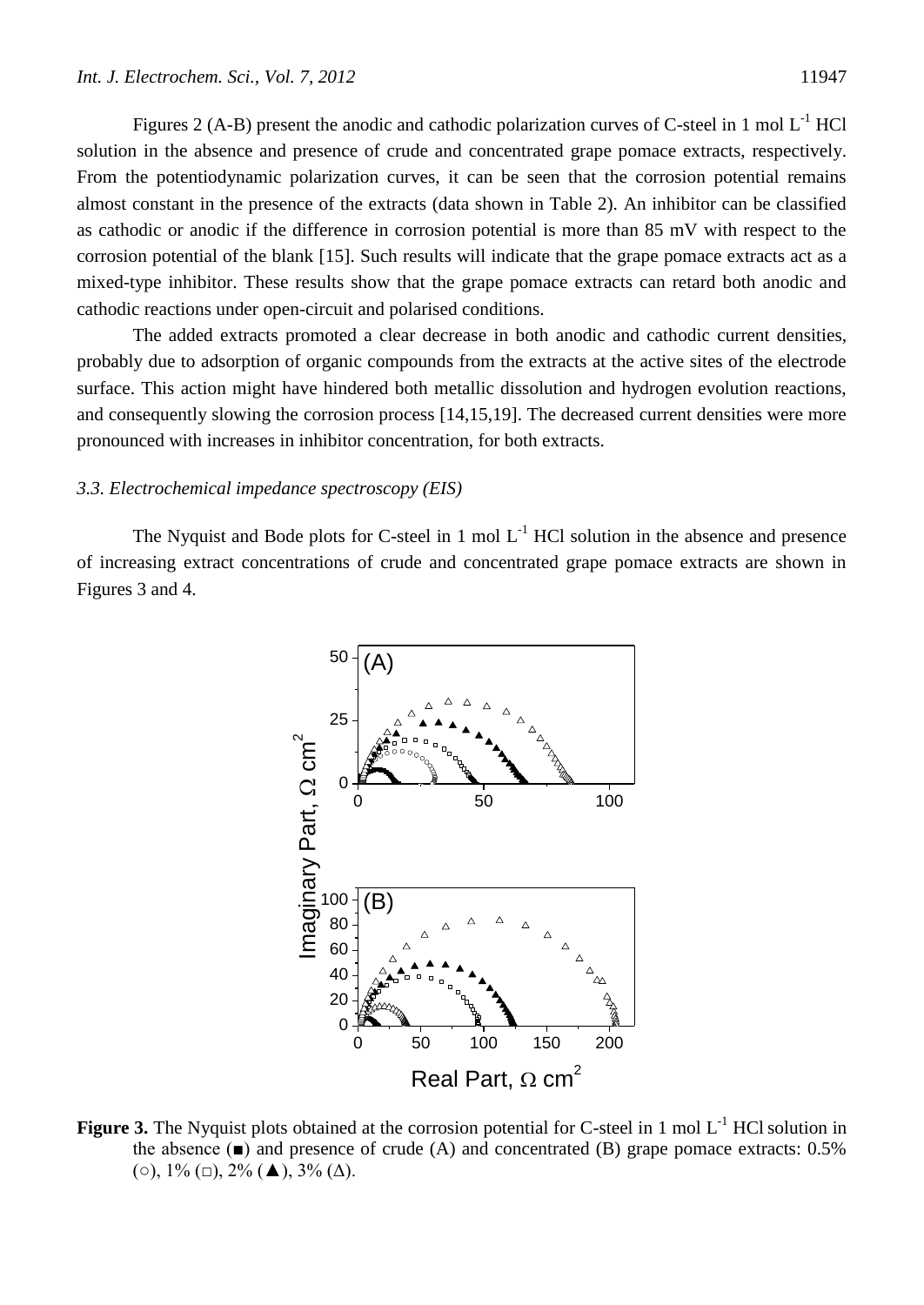Impedance data is summarized in Table 2. The Nyquist diagrams, Figures 3 (A-B), show only one depressed capacitive loop, which is attributed to one time constant, in the absence and presence of the grape pomace extracts, which indicates two significant effects: the charge transfer resistance significantly increases and the  $f_{\text{max}}$  decreases in the presence of the extracts, decreasing the capacitance value, which may be caused by a reduction in the local dielectric constant and/or by an increase in the thickness of the electrical double layer [14]. These results show that the added extracts modified the electric double-layer structure, suggesting that the inhibitor molecules acted by adsorption at the metal/solution interface.

The solution resistance (Rs) is identical in the absence and presence of the grape pomace extracts and was approximately 1.5  $\Omega$  cm<sup>2</sup>. Deviations from a perfect circular shape indicate frequency dispersion of interfacial impedance. This anomalous phenomenon is attributed in the literature to the heterogeneity of the electrode surface arising from the surface roughness or interfacial phenomena [36-37]. The charge-transfer resistance (*Rct*) values were calculated from the difference in impedances at lower and higher frequencies. The double-layer capacitance  $(C_d)$  was calculated from the following equation:

$$
C_{\text{dl}} = \frac{1}{2 \pi f_{\text{max}} R_{\text{ct}}}
$$
 (3)

where  $f_{max}$  is the frequency at which the imaginary component of the impedance is maximal.

| Medium       | Inhibitor      | $E_{corr}$ | $R_{ct}$                | $f_{\text{max}}$ | $C_{dI}$                  | I.E. |
|--------------|----------------|------------|-------------------------|------------------|---------------------------|------|
|              | Concentration  | (mV)       | $(\Omega \text{ cm}^2)$ | (Hz)             | $(\mu F \text{ cm}^{-2})$ | (% ) |
|              | $(\%)$         |            |                         |                  |                           |      |
| <b>Blank</b> |                | $-500$     | 14.1                    | 193              | 58.5                      |      |
| Crude        |                |            |                         |                  |                           |      |
| grape pomace |                |            |                         |                  |                           |      |
|              | 0.5            | $-481$     | 29.1                    | 62.5             | 87.5                      | 52   |
|              | $\mathbf{1}$   | $-490$     | 45.7                    | 47.1             | 73.9                      | 69   |
|              | $\overline{2}$ | $-490$     | 64.9                    | 47.1             | 52.1                      | 78   |
|              | 3              | $-489$     | 83.5                    | 47.1             | 40.5                      | 83   |
| Concentrated |                |            |                         |                  |                           |      |
| grape pomace |                |            |                         |                  |                           |      |
|              | 0.5            | $-492$     | 37.2                    | 62.5             | 68.5                      | 62   |
|              | 1              | $-489$     | 94.2                    | 35.6             | 47.5                      | 85   |
|              | $\overline{2}$ | $-496$     | 122.7                   | 26.8             | 48.4                      | 88   |
|              | 3              | $-491$     | 203.2                   | 20.2             | 38.8                      | 93   |

**Table 2.** Electrochemical parameters for C-steel in 1 mol  $L^{-1}$  HCl in the absence and presence of crude and concentrated grape pomace extracts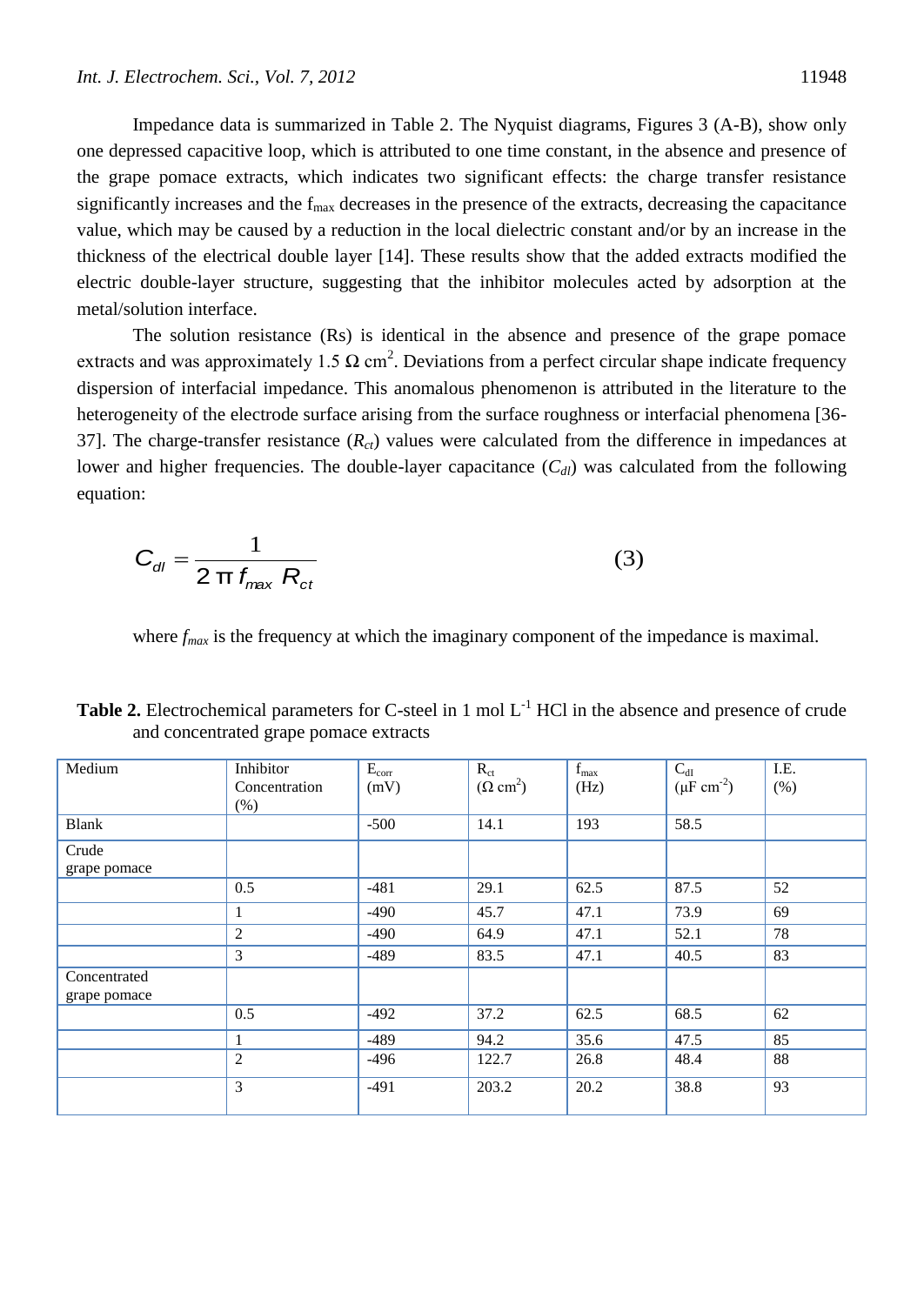A  $C_{dl}$  value of 58.5  $\mu$ F cm<sup>-2</sup> was found for the C-steel electrode in 1 mol L<sup>-1</sup> HCl. From Table 2, it is clear that the  $R_{ct}$  values increased and that the  $C_{dl}$  values decreased with increasing inhibitor concentration. This result indicates a decrease in the active surface area caused by the adsorption of the inhibitors on the C-steel surface, and it suggests that the corrosion process became hindered. This hypothesis is corroborated by the anodic and cathodic polarization curve results. The inhibition efficiency increased as the extract concentration increased for both extracts. The best result for the inhibition efficiency of these extracts was obtained with a concentration of 3% for concentrated grape pomace extract with 93 % efficiency.

Figures 4 (A-B) present Bode plots of C-steel in 1 mol  $L^{-1}$  HCl solution in the absence and presence of both crude and concentrated grape pomace, respectively. From the curves, it can be seen that there is only one time constant, as in the Nyquist plots. The Bode plot of phase angle vs. log f shows a single peak at approximately 340 Hz, which remains constant with the addition of the extracts. The phase angle increased as the concentration of both extracts increased. For the modulus of the impedance the same trend was observed.



Figure 4. The Bode plots obtained at the corrosion potential for C-steel in 1 mol L<sup>-1</sup> HCl solution in the absence  $(\blacksquare)$  and presence of crude (A) and concentrated (B) grape pomace extracts: 0.5% (○),  $1\%$  (□),  $2\%$  (**Δ**),  $3\%$  (Δ).

The interactions between the extracts and the C-steel surface can be examined by the adsorption isotherm. The inhibition efficiency is directly proportional to the fraction of the surface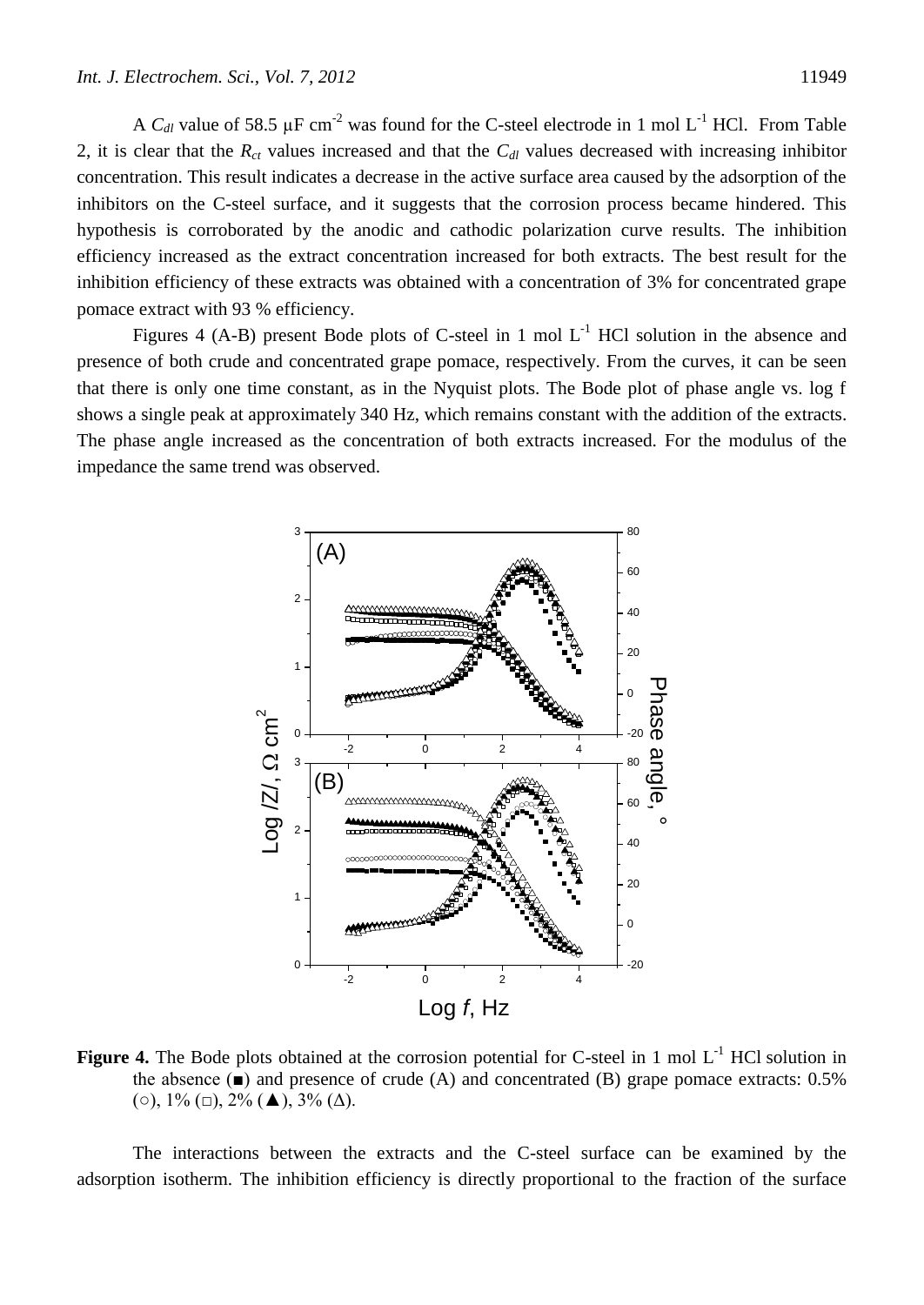covered by the adsorbed molecules ( $\theta$ ), which was calculated in this case using the equation  $\theta = \frac{n}{100}$ . The adsorption isotherms most frequently used are Langmuir, Temkin, Frumkin and Flory-Huggins. Therefore, each of these adsorption isotherms was tested for its ability to describe the adsorption behavior of extracts on a C-steel surface in an HCl solution. The coefficient of determination  $(R^2)$  was considered to choose the isotherm that best fitted the experimental data. The linear relationships of *C/ θ* vs. *C*, shown in Figure 5, suggest that the adsorption of grape pomace extracts on the C-steel obeyed the Langmuir adsorption isotherm. This isotherm can be represented as:

$$
\frac{C}{\theta} = \frac{1}{K} + C \tag{4}
$$

where C is the concentration of the extract and K is the adsorption constant.



**Figure 5.** Langmuir adsorption isotherm of crude (A) and concentrated (B) grape pomace extracts.

Figure 5 depicts linear plots with high correlation coefficients of 0.9995 and 0.9959 and slopes of 1.0641 and 0.9921 for the crude and concentrated grape pomace extracts, respectively.

Because the molecular mass of the component responsible for the adsorption process is unknown, it is not possible to infer thermodynamic parameters, such as the standard free energy of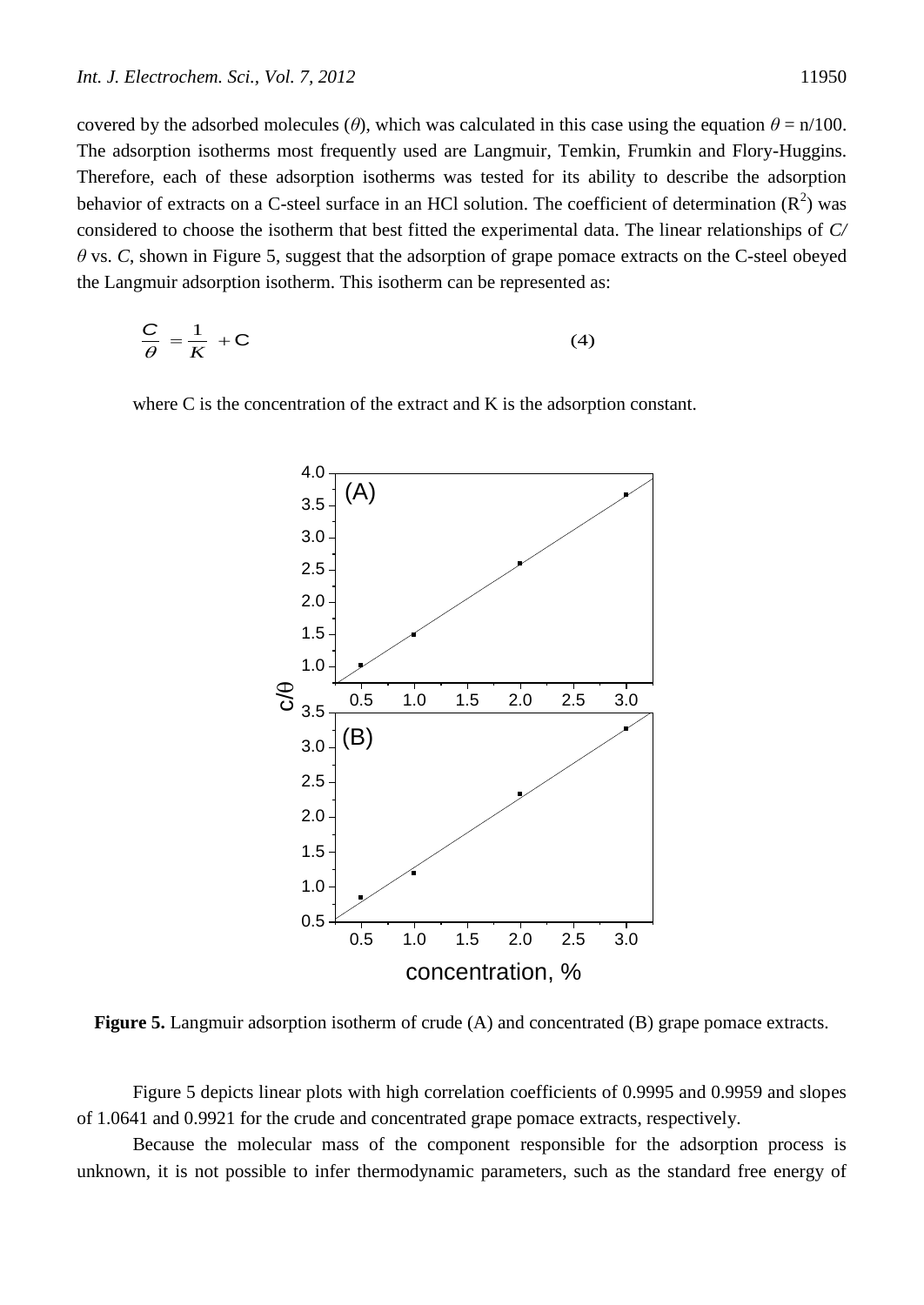adsorption value ( $\Delta G_{ads}$ ), from the adsorption isotherms. This limitation is common to studies using extracts of natural products as inhibitors, and was previously reported [14-15, 38-40].

## *3.4. Weight loss measurements*

Results of weight loss measurements for C-steel in 1 mol  $L^{-1}$  HCl solution in the absence and presence of 2% of crude and concentrated grape pomace extracts, two immersion times (4 and 24 h) at 25 °C are presented in Table 3. These critical assays demonstrate the extracts stability in time. The Csteel corrosion rate (*Wcorr*) was greatly reduced with the addition of grape pomace extracts for all immersion times. This behavior reflects the inhibitory effect of the extracts against C-steel corrosion in acid solution, corroborating the results obtained from electrochemical impedance diagrams and polarization curves. It is also noted that there was an increase in inhibition efficiency with time in the presence of crude and concentrated grape pomace extracts, from 84% after 4 h of immersion to 94% after 24 h for crude extract and from 95% to 97% for concentrated grape pomace extract. These results indicate that the inhibition efficiency was enhanced after longer periods of immersion.

Table 3. Data of C-steel weight loss in 1 mol L<sup>-1</sup> HCl in the absence and presence of 2% crude and concentrated grape pomace extracts after 4 and 24 h of immersion at 25 °C.

| Immersion time<br>(hours) | Medium                                                          | $W_{corr}$<br>(mg/cm <sup>2</sup> h) | Inhibition efficiency (%) |
|---------------------------|-----------------------------------------------------------------|--------------------------------------|---------------------------|
| 4                         | Blank<br>Crude grape pomace<br>Concentrated grape pomace        | .98<br>0.33<br>0.09                  | 84<br>95                  |
|                           |                                                                 |                                      |                           |
| 24                        | <b>Blank</b><br>Crude grape pomace<br>Concentrated grape pomace | 1.74<br>0.11<br>0.05                 | 94<br>97                  |

The apparent activation energy for the corrosion process was calculated from an Arrheniustype plot according to the following equation [41]:

$$
\log W_{\text{corr}} = \frac{-E_a}{2.303RT} + \log A \tag{5}
$$

where  $W_{corr}$  is the corrosion rate,  $E_a$  is the apparent activation energy, R is the molar gas constant, *T* is the absolute temperature, and A is the frequency factor. Arrhenius plots of (log *Wcorr*) against  $(1/T)$  for C-steel in 1 mol L<sup>-1</sup> HCl solution in the absence and presence of extracts are presented in Figure 6. The apparent activation energy obtained for the corrosion process was 51.5 kJ/mol and increased with the addition of crude and concentrated grape pomace extracts, to 91.8 kJ/mol and 97.5 kJ/mol, respectively. The value of *E*<sup>a</sup> for C-steel corrosion in uninhibited 1 M HCl solution is on the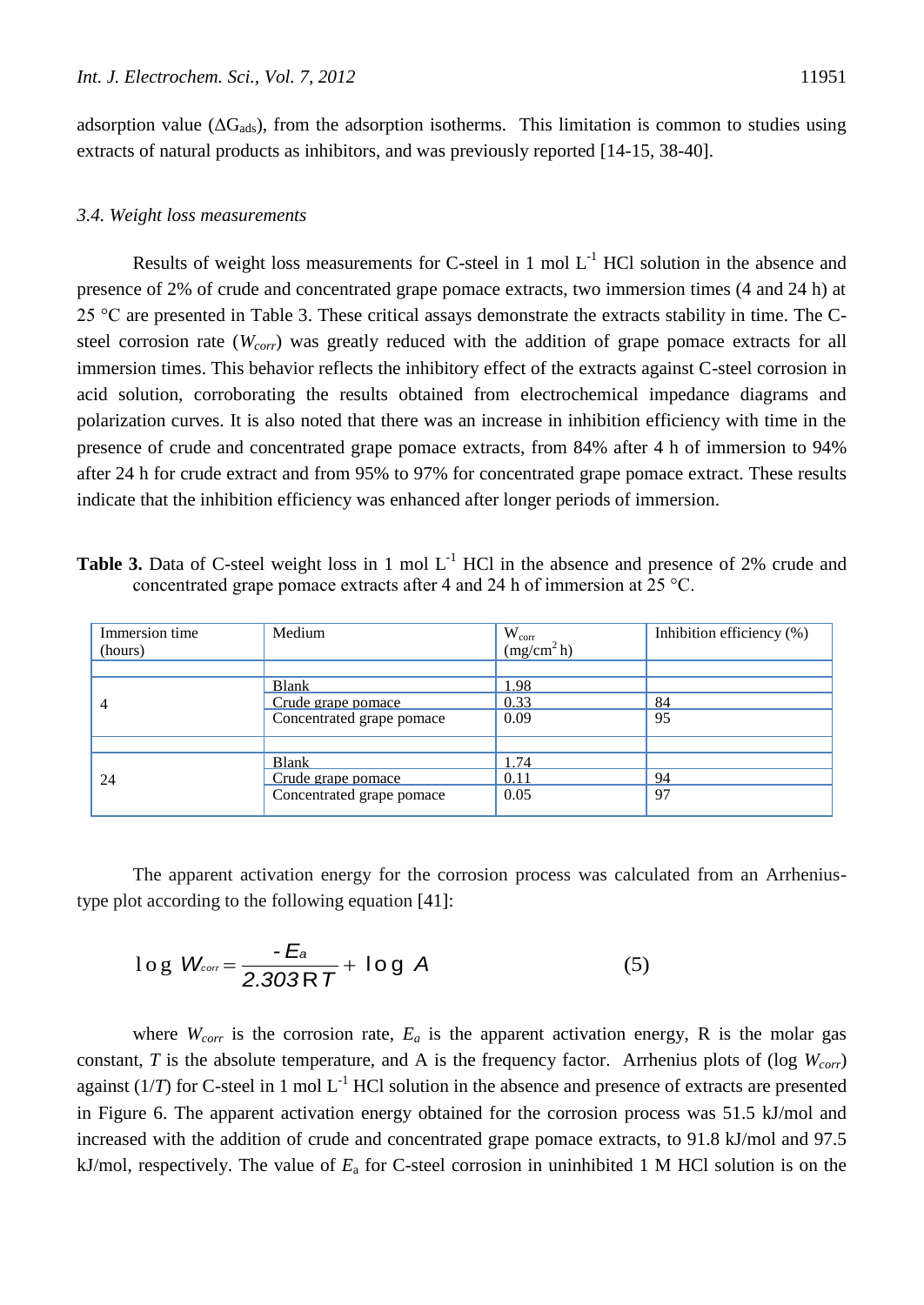same order of magnitude as literature data for steel in same acid solutions  $[42]$ . E<sub>a</sub> values for the inhibited solutions are higher than that for the uninhibited one, indicating a strong inhibitive action for the studied compounds by increasing the energy barrier for the corrosion process, emphasizing the electrostatic character of the inhibitor's adsorption on the C-steel surface [43-45].



**Figure 6.** Arrhenius plots for the corrosion rate of C-steel in 1 mol  $L^{-1}$  HCl solution in the absence ( $\blacksquare$ ) and presence of 2% crude  $(\bullet)$  and concentrated  $(\blacktriangle)$  grape pomace extracts.

It was found that the corrosion rates of steel in both free and inhibited acid media increased as the temperature was increased (Table 4). Thus, as the temperature increases, the number of adsorbed molecules decreases, leading to a decrease in the inhibition efficiency [46].

**Table 4.** C-steel weight loss data in 1 mol L<sup>-1</sup> HCl in the absence and presence of 2% crude and concentrated grape pomace extracts, after 4 h of immersion, at 25, 40 and 60 °C.

|                              | Temperature                |            |                          |            |                          |            |  |
|------------------------------|----------------------------|------------|--------------------------|------------|--------------------------|------------|--|
| Medium                       | $25^{\circ}C$              |            | 40 °C                    |            |                          | 60 °C      |  |
|                              | $W$ (mg/cm <sup>2</sup> h) | IE $(\% )$ | W (mg/cm <sup>2</sup> h) | IE $(\% )$ | W (mg/cm <sup>2</sup> h) | IE $(\% )$ |  |
| <b>Blank</b>                 | 1.98                       |            | 6.90                     | -          | 17.8                     |            |  |
| Crude grape<br>pomace        | 0.33                       | 84         | 2.61                     | 62         | 16.5                     |            |  |
| Concentrated<br>grape pomace | 0.09                       | 95         | 0.35                     | 95         | 5.46                     | 69         |  |

## *3.5. Surface analysis*

Figure 7 shows an SEM micrograph recorded for C-steel samples polished (A) and exposed for 4 h in 1 mol  $L^{-1}$  HCl solution without (B) and with 2% crude (C) and concentrated (D) grape pomace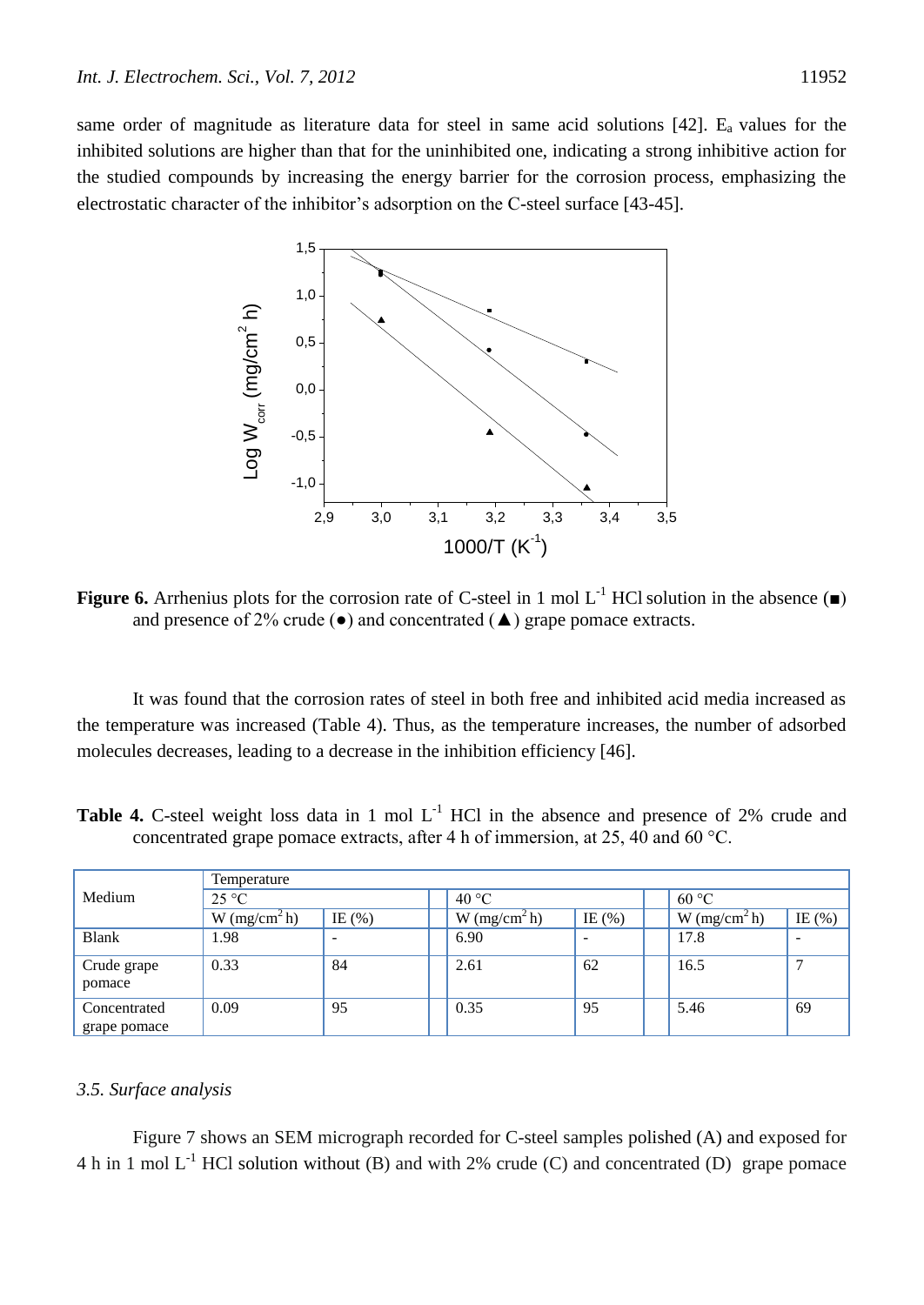extracts at 25 °C. The morphology in Fig. 7 B shows a rough surface, characteristic of the uniform corrosion of C-steel in acid without inhibitor, as previously reported [47]. In contrast, in the 1 mol  $L^{-1}$ HCl solution with added grape pomace extracts, a smooth surface was noticed (Figures 7 C-D). These results corroborate the electrochemical impedance analyses and weight loss measurement measurements, that C-steel corrosion was inhibited by the grape pomace extracts.



**Figure 7.** SEM photograph (x2,000) of C-steel: (A) polished surface, (B) C-steel immersed in 1 mol L<sup>-</sup> <sup>1</sup> HCl and C-steel immersed in 1 mol  $L^{-1}$  HCl with 2% crude (C) and concentrated (D) grape pomace extracts.

# *3.6. Inhibition mechanism*

The complex chemical compositions of these extracts make it rather difficult to attribute the inhibiting action to a particular component or group of components. The grape pomace is rich in polyphenolic compounds. Flavonoids are especially important antioxidants due to their high redox potential, which allows them to act as reducing agents, hydrogen donors, and singlet oxygen quenchers. In addition, they present metal chelation potential, forming specially bidentate metal chelates at the ortho-diphenolic groups of rings B and C (Figure 8) [48].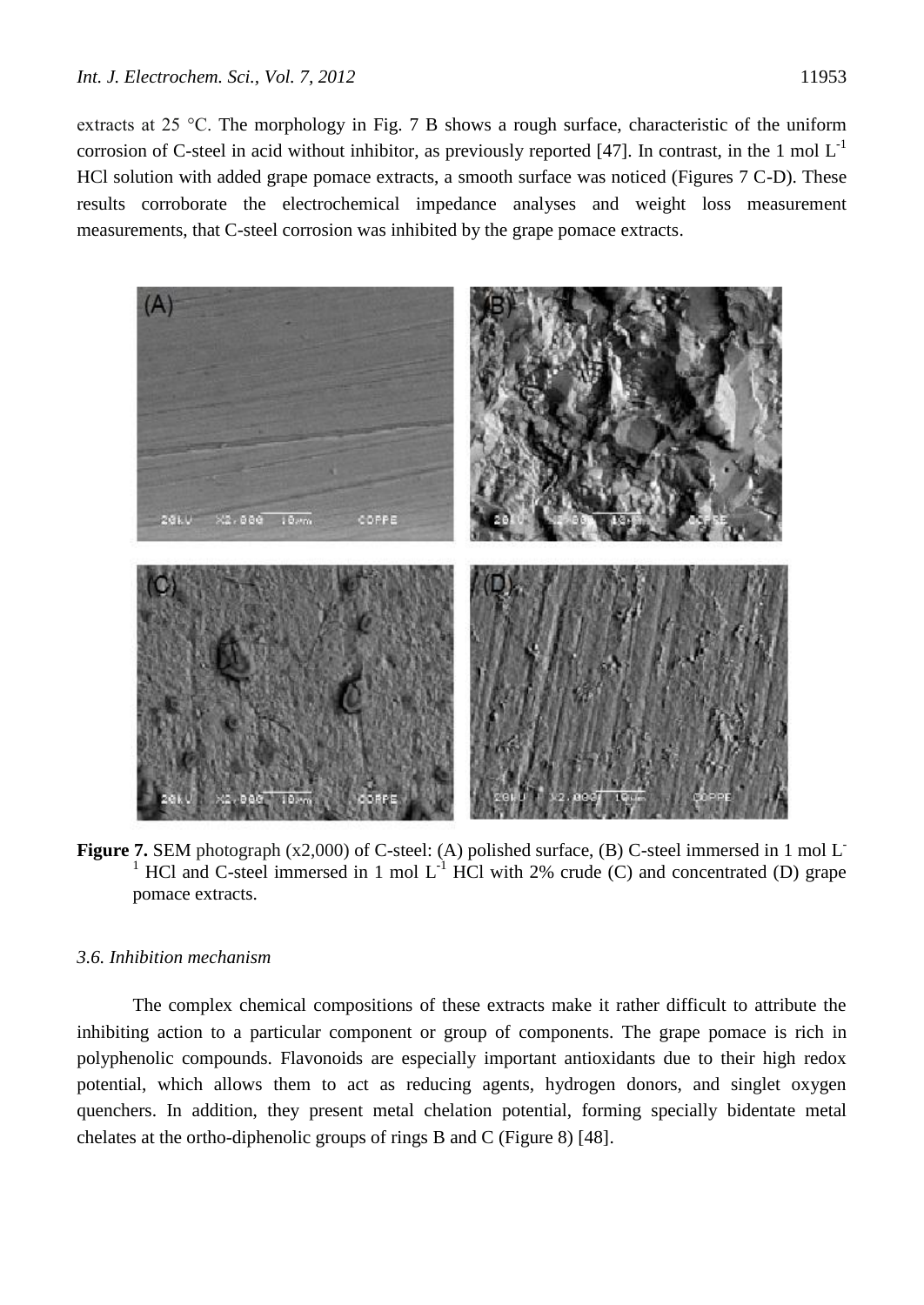

**Figure 8.** Theoretical binding sites in flavonoids for the chelation of transition metals.

Thus, it might be hypothesized that the inhibitory effect observed in polarization curves and electrochemical impedance diagrams probably occured via the adsorption of the flavonoids from the grape pomace extracts onto the steel surface.

#### **4. CONCLUSIONS**

Grape pomace extracts acted as corrosion inhibitors for C-steel in 1 mol  $L^{-1}$  HCl solutions. The inhibition efficiency of C-steel in 1 mol  $L^{-1}$  HCl increased with the concentration of crude and concentrated grape pomace extracts, and was inversely associated with temperature. Presumably, the inhibitory effect was performed via the adsorption of compounds present in the grape pomace extracts onto the steel surface. Flavonoids are good candidates to explain the corrosion inhibition effects observed for grape pomace extracts. The adsorption of the grape pomace extracts followed a Langmuir adsorption isotherm. The Ea of C-steel dissolution increased in presence of the grape pomace extracts. SEM revealed the persistence of a smooth surface on C-steel when grape pomace extracts were added, possibly due to the formation of an adsorptive film of phenolic compounds with electrostatic character.

#### ACKNOWLEDGEMENTS

The authors thank CNPq and Fundação Coppetec for financial support.

## **References**

- 1. Xiang-Hong Li, Shu-Duan Deng, H. Fu, *J. Appl. Electrochem* 40 (2010) 1641.
- 2. A. U. Ezeoke, N.O. Obi-Egbedi, C. B. Adeosun, O. G. Adeyemi, *Int. J. Electrochem. Sci.* 7 (2012) 5339.
- 3. A.Y. El-Etre, *Mater. Chem. Phys* 108 (2008) 278.
- 4. M. Dahmani, S.S. Al-Deyab, A. Et-Touhami, B. Hammouti, A. Bouyanzer, R. Salghi *,* A.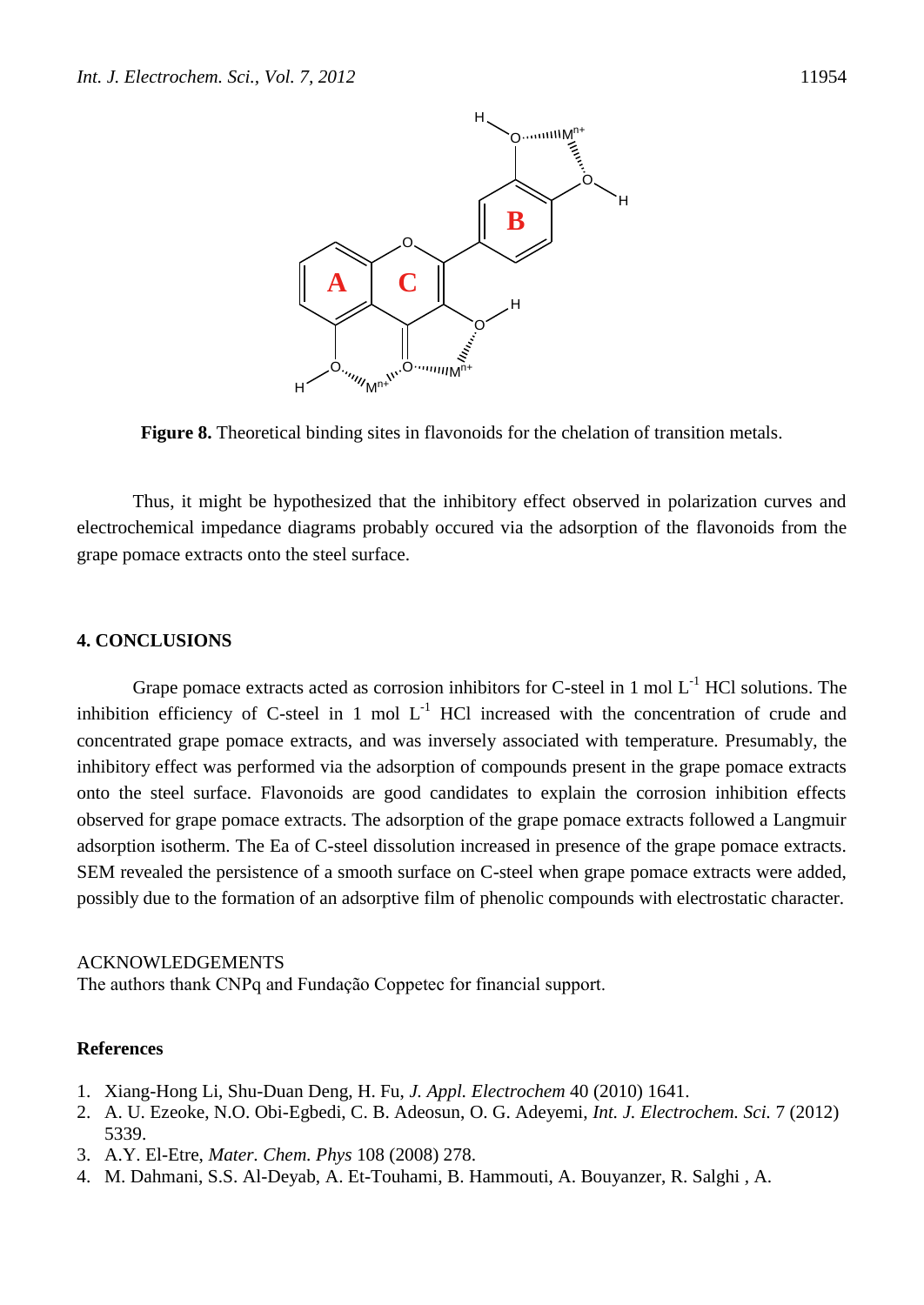ElMejdoubi*. Int. J. Electrochem. Sci*. 7 (2012) 2513.

- 5. J. I. Bhat, Vijaya D. P. Alva, *Int. J. Electrochem*. 2011 doi:10.4061/2011/157576.
- 6. M. Dahmani, A. Et-Touhami, S.S. Al-Deyab , B. Hammouti, A. Bouyanzer, *Int. J. Electrochem. Sci.,* 5 (2010) 1060.
- 7. A. P. I. Popoola, M. Abdulwahab, O. S. I. Fayomi, *Int. J. Electrochem. Sci.* 7 (2012) 5805.
- 8. L. Afia, R. Salghi, El. Bazzi, L. Bazzi, M. Errami, O. Jbara, S. S. Al-Deyab, B. Hammouti, *Int. J. Electrochem. Sci*. 6 (2011) 5918.
- 9. E. Rodriguez-Clemente, J.G. Gonzalez-Rodriguez, G. Valladarez, G.F. Dominguez-Patiño, *Int. J. Electrochem. Sci*. 6 (2011) 6360.
- 10. M. Lebrini, F. Robert, C. Roos, *Int. J. Electrochem. Sci*. 6 (2011) 847.
- 11. D. Ben Hmamou, R. Salghi1, A. Zarrouk2, B. Hammouti, S.S. Al-Deyab, Lh. Bazzi, H. Zarrok, A. Chakir, L. Bammou, *Int. J. Electrochem. Sci*. 7 (2012) 2361.
- 12. Hui Cang, Zhenghao Fei, Hairong Xiao, Jiali Huang, Qi Xu, *Int. J. Electrochem. Sci*. 7 (2012) 8869.
- 13. N.O. Eddy, E.E. Ebenso, *Afr.J.Pure Appl. Chem*. 2 (6) (2008) 046.
- 14. J.C. Rocha, J.A.C.P. Gomes, E. D'Elia, *Corros. Sci*. 52 (2010) 2341.
- 15. V.V. Torres, R.S. Amado, C.F. Sá, T.L. Fernandez, C.A.S. Riehl, A.G. Torres, E. D'Elia, *Corros. Sci*. 53 (2011) 2385.
- 16. R.M. Saleh, A.A. Ismail, A.A. EI Hosary, *Brit. Corr. J.* 17 (3) (1982) 131.
- 17. F. Zucchi, I.H. Omar, *Surf Tech* 24 (1985) 391.
- 18. P. C. Okafor and E.E. Ebenso**,** *Pigment & Resin Technology*. 36 (3) (2007) 134.
- 19. S. S. A. A. Pereira, M. M. Pegas, T. L. Fernandez , M. Magalhaes, T. G. Schontag , D. C. Lago, L. F. Senna, E. D'Elia, *Corros. Sci*. 65 (2012) 360.
- 20. L.M.A.S. de Campos, F. V. Leimann, R.C. Pedrosa, S.R.S. Ferreira, *Bioresour. Technol.* 99 (2008) 8413.
- 21. M. Spanghero, A.Z.M. Salem, P.H. Robinson, *Anim. Feed Sci.Technol*. 152 (2009) 243.
- 22. M.A. Bustamante, R. Moral, C. Paredes, A. Pérez-Espinosa, J. Moreno-Caselles, M. D. Pérez-Murcia, *Waste Management* 2008 372.
- 23. A. Schieber, F.C. Stintzing, R. Carle, *Trends Food Sci. & Tech*. 12 (2001) 401.
- 24. Shahidi, F. and Naczk, M., *Phenolic Compounds of Beverages. In Food Phenolics. Sources, Chemistry, Effects, Applications*, Technomic Publishing Company, Inc.: Lancaster, PA (1995).
- 25. I.I. Rockenbach, E. Rodrigues, L.V. Gonzaga, V. Caliari, M.I. Genovese, A.E.S.S. Gonçalves, R. Fett, *Food Chem*. 127 (2011) 174.
- 26. S. Chamorro, A. Viveros, I. Alvarez, E. Veja, A. Brenes, *Food Chem*. 133 (2012) 308.
- 27. V.L. Singleton, J. A. Rossi, *Am. J. Enol. and Vitic*. 1965 144.
- 28. S. Georgé, P. Brat, P. Alter, M. J. Amiot, *J. Agri. Food Chem*. (2005) 1370.
- 29. R. Re, N. Pellegrini, A. Proteggente, A. Pannala, M. Yang, C. Rice-Evans, *Free Rad. Biol. Med*. 26 (1999) 1231.
- 30. ANÔNIMO, 1999, ASTM G31-72: Standard Pratice for Laboratory Immersion Corrosion Testing of Metals, *American Society for Testing and Materials*. Philadelphia, USA.
- 31. Fernández, K., e Agosin, E., *J. Agric. Food Chem*. 55 (2007) 7294.
- 32. A. Edelmann, B. Lendl, *J. Am.Chem. Soc*. 124 (2002) 14741.
- 33. M.A. Coimbra, F. Gonçalvez, A.S. Barros, I. Delgadillo, *J.Agri. Food Chem*. 50 (2002) 3405.
- 34. J.L. Moreira, L. Santos, *Anal. Bional. Chem*. 382 (2005) 421.
- 35. M.C.C. Oliveira, M.G. Carvalho, D.T. Ferreira, R. Braz-Filho, *Quim. Nova* 22(2) (1999) 182.
- 36. F.S. de Souza, A. Spinelli, *Corros. Sci*. 51 (2009) 642.
- 37. A. Ostovari, S.M. Hoseinieh, M. Peikari, S.R. Shadizadeh, S.J. Hashemi, *Corros. Sci.* 51 (2009) 1935.
- 38. L. Valek, S. Martinez**,** *Mater. Lett*. 61 (2007) 148.
- 39. M. Lebrini, F. Robert, Roos, C, *Int. J. Electrochem. Sci*. 5 (2010) 1698.